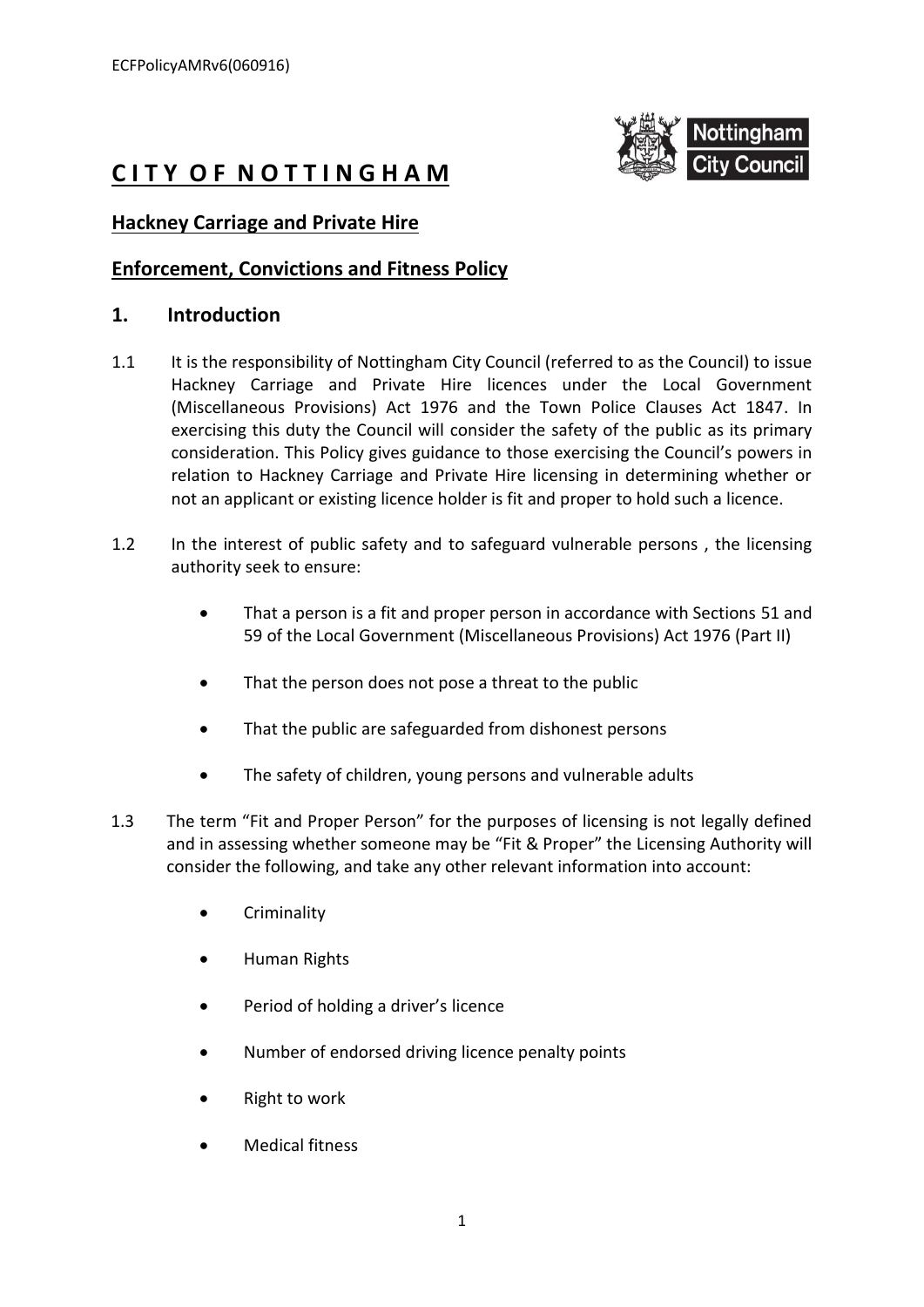- Driving ability test
- The fitness and proprietary of Private Hire Operators, ensuring the business is run in a safe and professional manner, having regard to management controls, compliance with the law and that drivers are properly monitored to ensure that they behave in an appropriate manner and comply with their duties and responsibilities, including the monitoring of drivers hours
- The conduct of the applicant in making the application (e.g. whether they have acted with openness and integrity during the application process).
- The previous licensing history of existing / former licence holders and any complaints made against them and investigated by any local authority licensing service

In addition the Council will also consider further information if it is before it from sources such as the Police, Children and Adult Safeguarding Boards and other statutory agencies.

- 1.4 This policy provides guidance to any person with an interest in taxi and private hire licensing. In particular, but not exclusively:
	- **EXECUTE:** Applicants for a driver's licence
	- **Existing licensed drivers whose licences are being reviewed**
	- **The holders of Private Hire Operators licences**
	- **Licensing officers**
	- **EXECUTE:** Members of the Regulatory and Appeals Committee
	- Magistrates hearing appeals against local authority decisions
- 1.5 In considering this guidance the Council will be mindful that each case must be considered on its individual merits and, where the circumstances demand, the committee may depart from the guidelines. Where an applicant has been convicted of a criminal offence, the licensing authority cannot review the merits of the conviction [Nottingham City v Mohammed Farooq (1998)]
- 1.6 In this policy 'from date sentence has ended' is taken to be the date which is reached once the whole of the period as sentenced by the court has elapsed and not necessarily the length of time served by the applicant. For example, if a sentence is five years imprisonment then the date that the sentence ends will be five years from the date of sentencing – regardless of the amount of time actually served in prison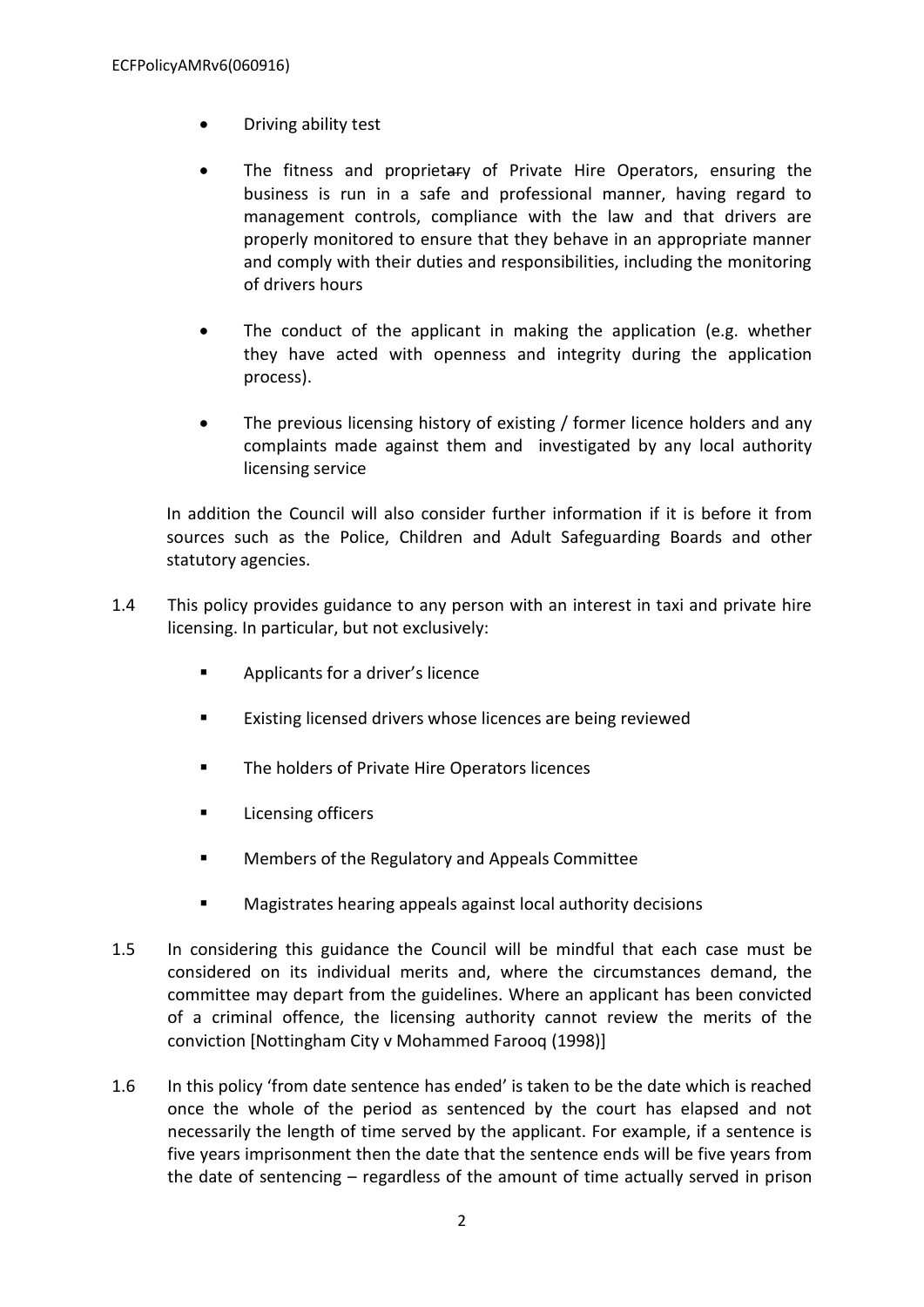by the applicant. If the sentence is amended by a court at a later date then this new sentence becomes relevant for the purposes of this policy. The term 'since completion of sentence' is to be construed in a similar way.

- 1.7 In this policy information other than convictions will be taken into account and can include but is not restricted to, cautions, warnings, reprimands, fixed penalty notices and driver behaviour.
- 1.8 In this policy the word 'applicant' refers to either new applicants existing licence holders seeking to renew licences and existing licence holders whose licences are being reviewed.

# **2. General Policy**

- 2.1 Whilst the Council may consider that a person with a conviction for a serious offence may not need to be automatically barred from obtaining a licence, it is however to be normally expected that the applicant would be required to:
	- a. Remain free of conviction for an appropriate period as detailed below; and
	- b. Show adequate evidence that they are a fit and proper person to hold a licence (the onus will be on the applicant to produce such evidence).

Simply remaining free of conviction may not generally be regarded as adequate evidence that a person is a fit and proper person to hold a licence.

2.2 The Council may depart from this policy if good reasons exist. The otherwise good character and driving record of the applicant or licence holder will not ordinarily be considered as exceptional circumstances

#### **2.3 Outstanding Charges or Summonses**

If an outstanding charge or summons involves a serious offence and/or the individual's conviction history indicates a possible pattern of unlawful behaviour or character trait, then in the interests of public safety the application should normally be put on hold until proceedings are concluded or the licence may be refused.

#### **2.4 Additional information**

The Council retains a discretion to take into account any other information relating to an applicant's behaviour, notwithstanding the fact that the matter(s) have not resulted in criminal proceedings.

2.5 In assessing the action to take, the safety of the public must be the paramount concern.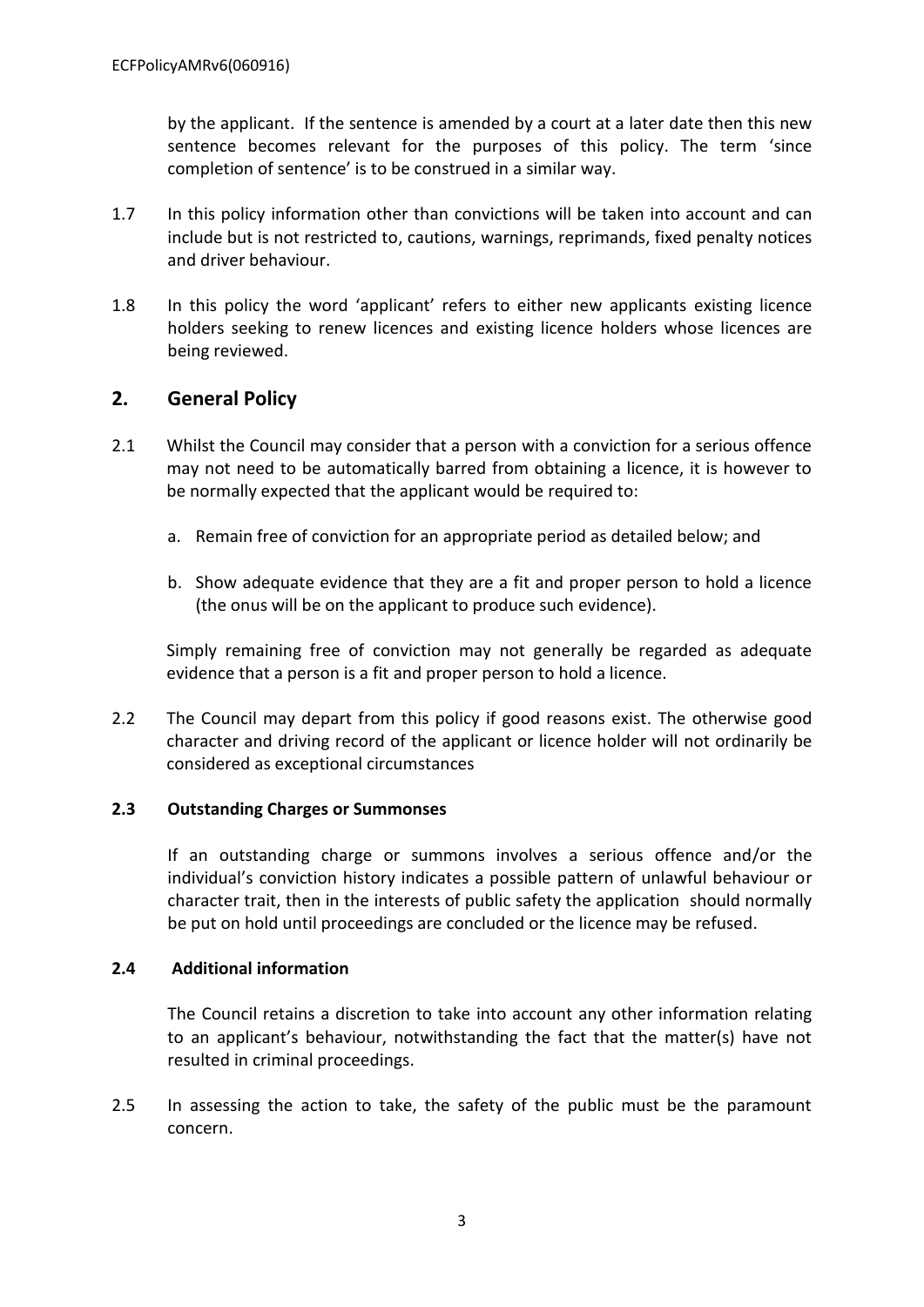2.6 Where an applicant has had a Hackney Carriage/Private hire driver's licence revoked by another local authority, the Council will not normally grant a licence unless sufficient time has passed or circumstances have changed since the revocation took place and the Council is satisfied that the applicant is a fit and proper person

## **3. Powers**

- 3.1 Section 61 and Section 62 of the Local Government (Miscellaneous Provisions) Act 1976 allow the licensing authority to suspend, revoke or refuse to renew a licence under certain circumstances.
- 3.2 The Rehabilitation of Offenders Act 1974 (Exceptions)(Amendment) Order 2002, allows the licensing authority to take into account all convictions recorded against an applicant or the holder of a Private Hire Vehicle or Hackney Carriage driver's licence, whether spent or not. Therefore the licensing authority will have regard to all relevant convictions, particularly where there is a long history of offending or a recent pattern of repeat offending. In accordance with this Act, all convictions, cautions, warnings and reprimands must be declared by the Applicant.
- 3.3 Under the provisions of Sections 51, 55 and 59, Local Government (Miscellaneous Provisions) Act 1976, the licensing authority is required to be satisfied that an applicant for the grant or renewal of a Hackney Carriage and/or a Private Hire Vehicle driver's licence and/or Private Hire Vehicle Operator's licence is a "fit and proper" person to hold such a licence. The authority will consider:
	- 1. How relevant any recorded/reported offence(s) are to the licence being applied for
		- a. How serious the offence(s) are/were
		- b. When the offence(s) were committed
		- c. The date of conviction
		- d. Circumstances of the individual concerned
		- e. Sentence imposed by the court
		- f. The applicant's age at the time of conviction
		- g. Whether they form part of a pattern of offending
	- 2. Any other character check considered reasonable (e.g. personal references)
	- 3. Any other factors that might be relevant, for example: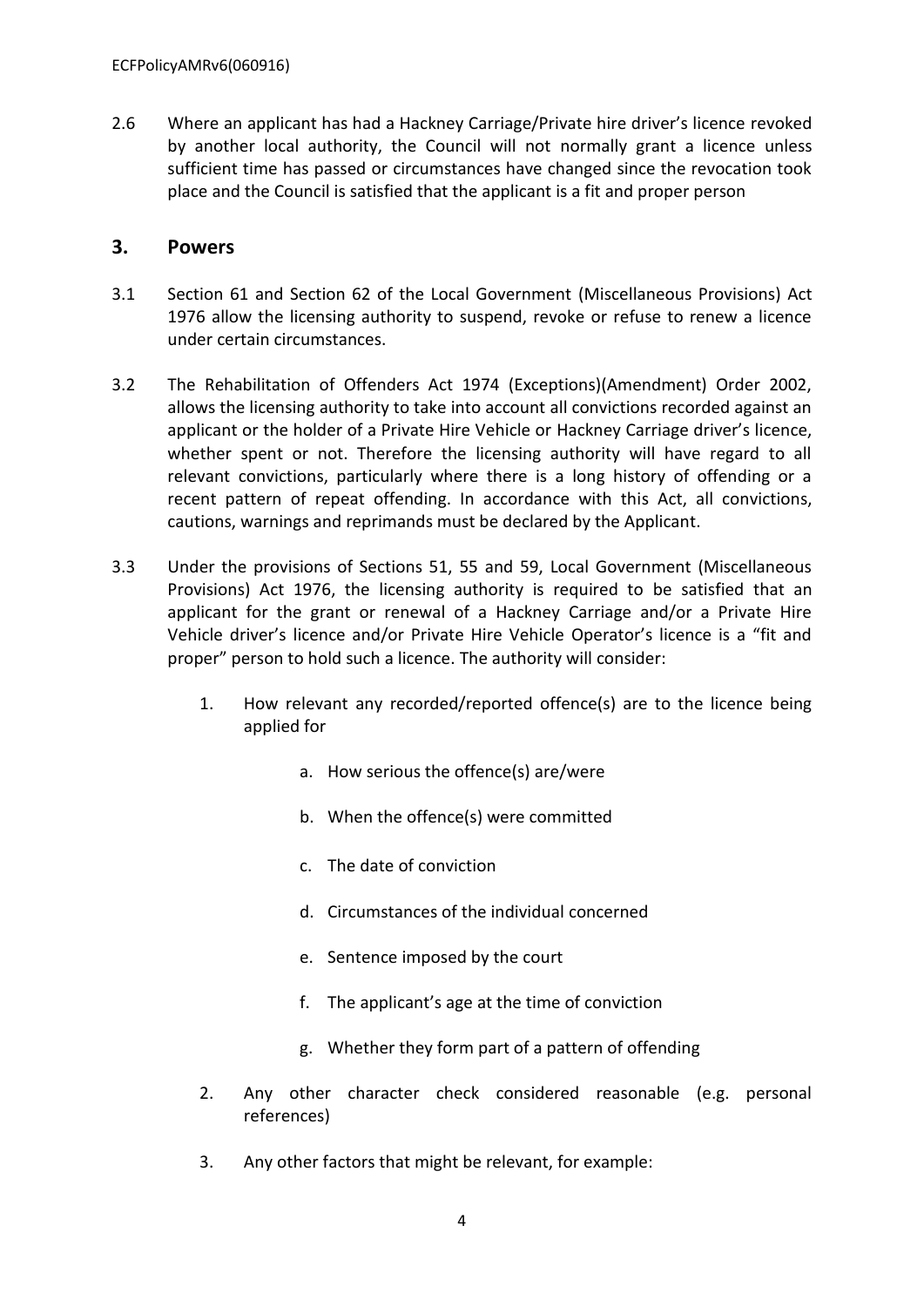- (a) The previous conduct of an existing or former licence holder,
- (b) Whether the applicant has intentionally misled the council or lied as part of the application process,
- (c) Information provided by other agencies / council departments,
- (d) Whether the applicant has been subject to warning/suspension by the Licensing Office.

It may also be appropriate to consider the sentencing powers engaged by the court in disposing of criminal proceedings and Judges reasons for coming to that decision.

- 3.4 Existing holders of driver's licences are required to notify the licensing authority in writing within seven days of receiving a driving licence endorsement, fixed penalty notice or criminal conviction (including cautions and arrests). Failure to do so will raise concerns as to the honesty of the licence holder and may be taken into account as part of any subsequent renewal applications or reviews.
- 3.5 Applicants can informally discuss further what effect a caution/conviction may have on any application or existing licence by contacting the Licensing Service, details of which are available on the Nottingham City Councils website The Council will not be bound by any advice given and reserve its full powers
- 3.6 The Council conducts enhanced disclosures from the Disclosure and Barring Service (DBS) of any applicant for a driver's licence. Applicants applying for the grant or a renewal of a driver's licence will be required to obtain an enhanced disclosure at their expense, or subscribe to the update service and also at other times as determined by the Council (annual). Where an applicant does not sign up to the DBS update service, they will be required to complete a manual form on an annual basis again at their own expense and also risk a delay is response from the DBS.
- 3.7 The Council is also entitled to use other records and information that may be available to it in determining applications or an entitlement to continue holding a licence. This may include information held by the Council or other licensing authorities, and information disclosed by the police.
- 3.8 It is an offence for any person knowingly or recklessly to make a false declaration or to omit any material particular in giving information required by the application for a licence. Section 57(3) Local Government (Miscellaneous Provisions) Act 1976 Where an applicant has made a false statement or a false declaration on their application for the grant or renewal of a licence, the licence will normally be refused.
- 3.9 The Council is not prohibited from taking offences or other information which is not specifically identified in this Policy into account.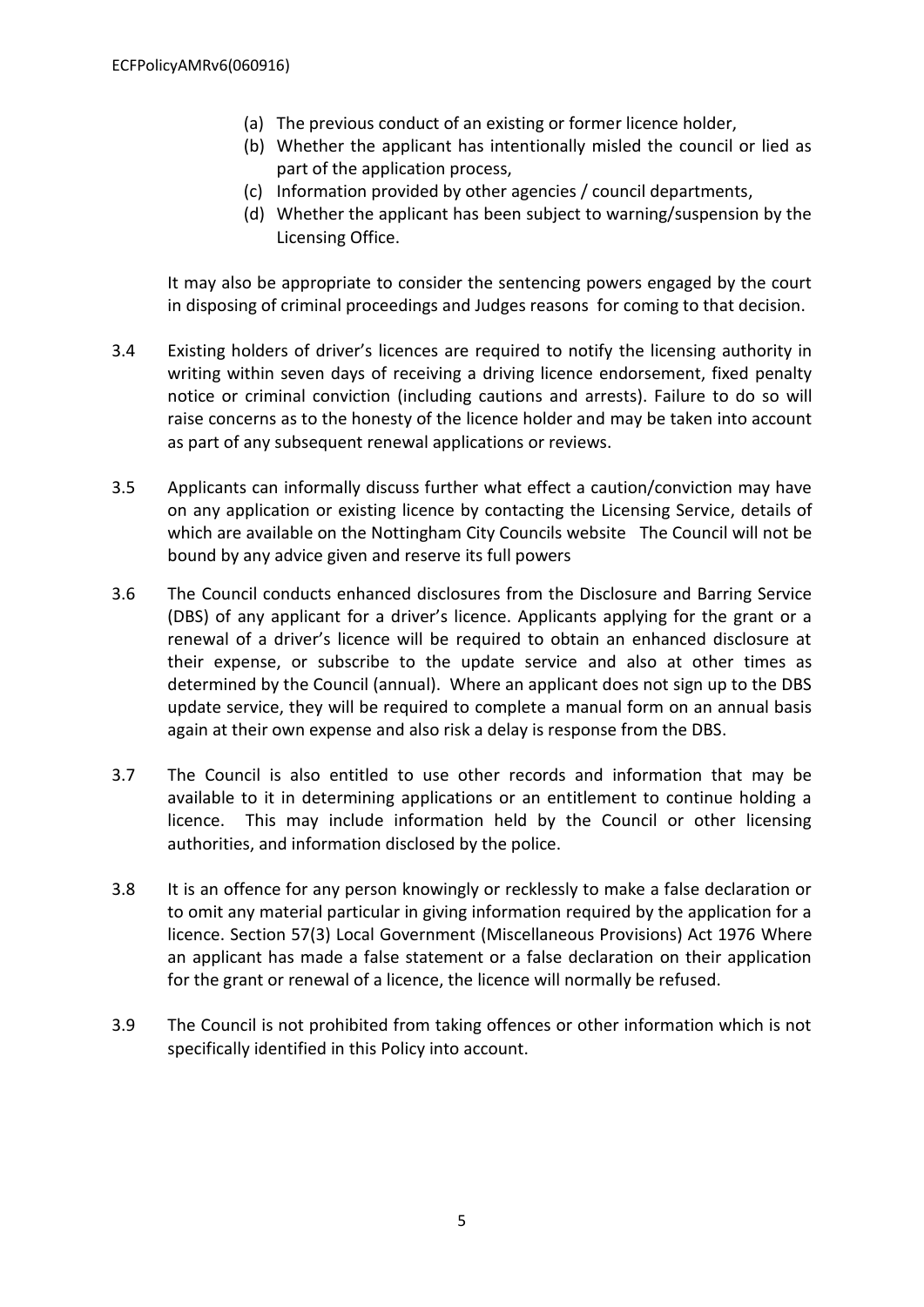# **4 Policy on immediate revocation/suspension of driver's licence**

- 4.1 If the Council decides to revoke or suspend a driver's licence, it will then have to consider whether that revocation/suspension should take immediate effect under Section 61(2B) of the Local Government (Miscellaneous Provisions) Act 1976.
- 4.2 The Council only has the power to resolve that the revocation/suspension will take immediate effect if it appears that the interests of public safety require the suspension or revocation of the licence to have immediate effect. The phrase "interests of public safety" is not defined and is for the Council to determine. However, regard will be had to any risks to public safety arising from concerns about the licence-holder's driving standards, his character including but not limited to dishonesty, violent behaviour, involvement in drink or drugs, inappropriate sexual conduct, any relevant previous convictions and any other matters the Council may deem relevant.
- 4.3 The overriding consideration shall always be the safety and protection of passengers and the general public.
- 4.5 Matters such as unemployment and home circumstances will not be taken into account when determining whether the revocation or suspension will take place immediately and therefore shall not outweigh the public safety factor.
- 4.6 If it appears that the interests of public safety require the suspension or revocation of the licence to have immediate effect, the Council will give notice to the driver, which includes a statement to that effect and an explanation why, the suspension or revocation takes effect when the notice is given to the driver.

### **4.7 Appeals**

Any applicant refused a driver's licence, or who has their licence suspended or revoked has a right to appeal to the Magistrate's Court within 21 days of the notice of refusal [Local Government (Miscellaneous Provisions) Act 1976, s77)].

# **5. Considerations given to Offences**

This section deals with various types of offences and applies to **new and renewal applications**, and upon **review** of a current licence. Although the following sections mainly refer to the "grant" of a licence, references to the period to have passed since the completion of any sentence gives an indication of the seriousness with which the Council is likely to treat the matter and the period the Council would expect to lapse before any subsequent application may be likely to be successful.

### **5.1 Serious offences involving violence**

Licensed drivers have close regular contact with the public. A firm line will be taken with those who have convictions for offences involving violence. An application will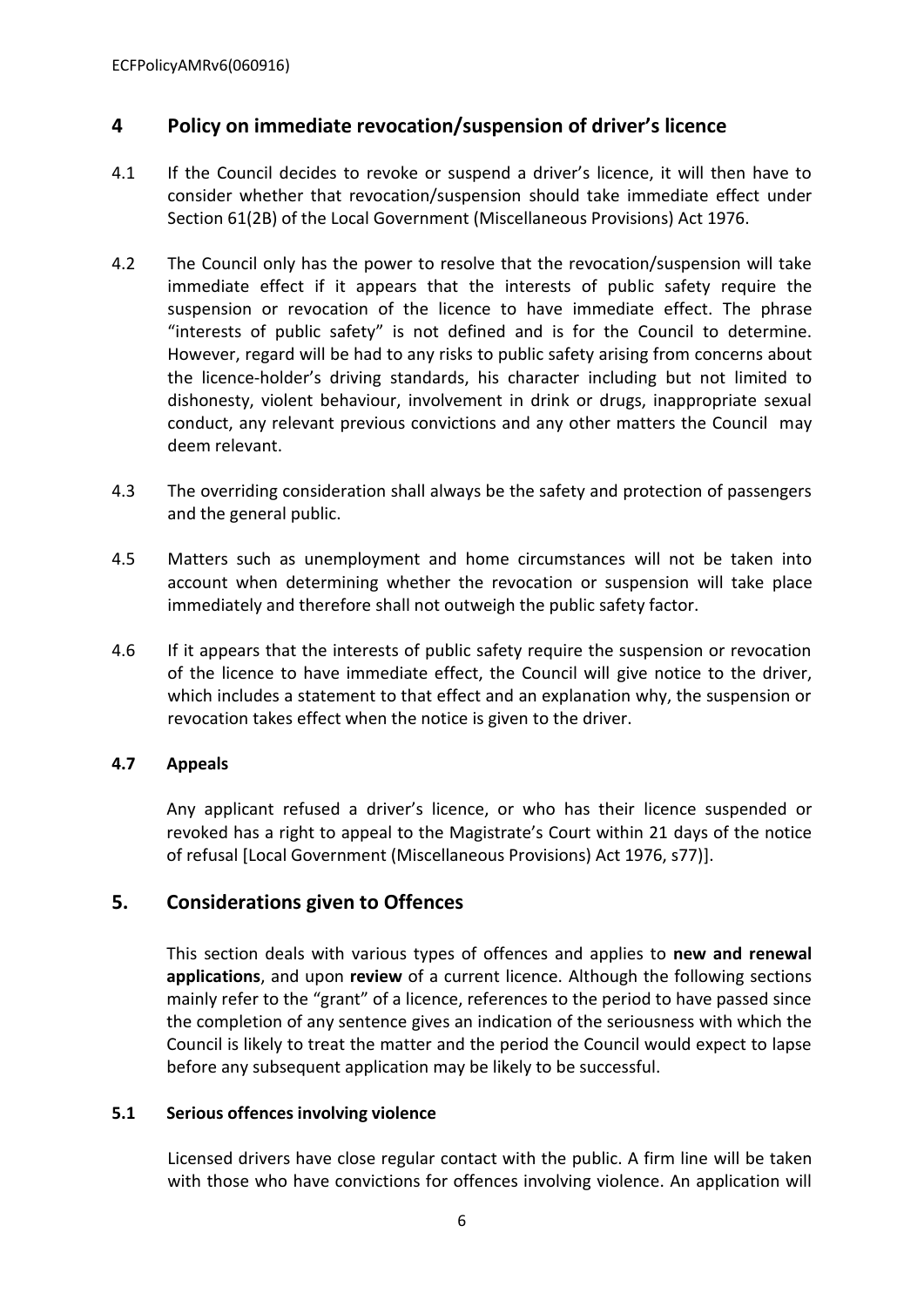normally be refused if the applicant has a conviction for an offence that involved the loss of life.

- 5.2 Unless there are exceptional circumstances a licence will **not normally** be granted where the applicant has a conviction for an offence such as:
	- 1. Murder
	- 2. Manslaughter
	- 3. Manslaughter or culpable homicide while driving
	- 4. Terrorism offences
	- 5. Kidnapping or abduction
	- 6. Or any similar offences (including attempted or conspiracy to commit) offences which replace the above
- 5.3 A licence will not normally be granted where the applicant has a conviction for an offence or similar offence(s) to those below until at least **10 years** have passed since the completion of any sentence:
	- 1. Arson
	- 2. Malicious wounding or grievous bodily harm which is racially aggravated
	- 3. Actual bodily harm which is racially aggravated
	- 4. Grievous bodily harm with intent
	- 5. Robbery
	- 6. Possession of firearm
	- 7. Riot
	- 8. Assault Police
	- 9. Common assault with racially aggravated
	- 10. Violent disorder
	- 11. Threats to kill
	- 12. Resisting arrest
	- 13. Hate crime against a person
	- 14. Or any similar offences (including attempted or conspiracy to commit) offences which replace the above.
- 5.4 A licence will not normally be granted where the applicant has a conviction for an offence or similar offence(s) which replace the offences below until at least **5 years** have passed since the completion of any sentence:
	- 1. Racially-aggravated criminal damage
	- 2. Racially-aggravated offence
	- 3. Hate crime against property
	- 4. Or any similar offences (including attempted or conspiracy to commit) offences which replace the above.
- 5.5 A licence will not normally be granted where the applicant has a conviction for an offence or similar offence(s) which replace the offences below until at least **3 years** have passed since the completion of any sentence and/or licence period: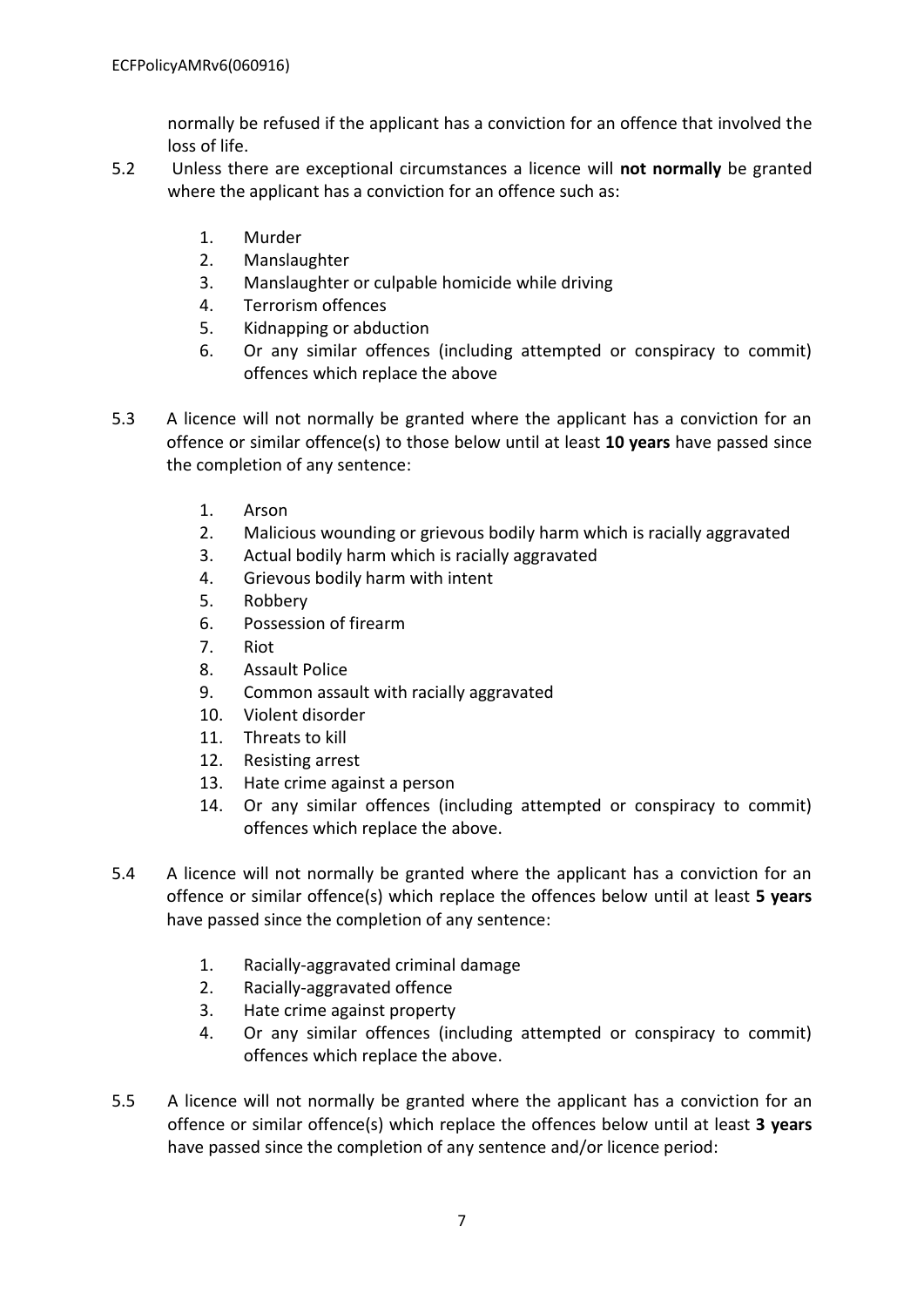- 1. Common assault/Battery
- 2. Assault occasioning actual bodily harm
- 3. Affray
- 4. S5 Public Order Act 1986 offence (harassment, alarm or distress)
- 5. S.4 Public Order Act 1986 offence (fear of provocation of violence)
- 6. S4A Public Order Act 1986 offence (intentional harassment, alarm or distress)
- 7. Obstruction
- 8. Criminal damage
- 9. Harassment
- 10. Offences involving anti-social behaviour
- 11. Or any similar offences (including attempted or conspiracy to commit) offences which replace the above
- 5.6 A licence will not normally be granted if an applicant has more than one conviction in the last **10 years** for an offence of a violent nature.
- 5.7 In the event of a licence being granted, despite convictions against the Applicant, a strict warning both verbally and in writing should be administered. If a warning is issued, this will remain in place for a period commensurate with the time periods in the relevant sections above.

### **5.8 Possession of a weapon**

If an applicant has been convicted of possession of a weapon or any other weapon related offence, depending on the circumstances of the offence, at least **3 years** must have passed since the completion of the sentence, before a licence is granted.

#### **5. 9 Sexual and indecency offences**

As licensed drivers often carry unaccompanied and vulnerable passengers, applicants with convictions for sexual offences must be closely scrutinised. All sexual offences should be considered as serious. Applicants with convictions for sexual offences will **normally be refused a licence upon application, renewal or review**. Such offences include:

- 1. Rape
- 2. Assault by penetration
- 3. Offences involving children or vulnerable adults
- 4. Grooming, Trafficking or other Sexual Exploitation related offences (adults and/or children)
- 5. Making or distributing obscene material
- 6. Possession of indecent photographs depicting child pornography.
- 7. Sexual assault
- 8. Indecent assault
- 9. Exploitation of prostitution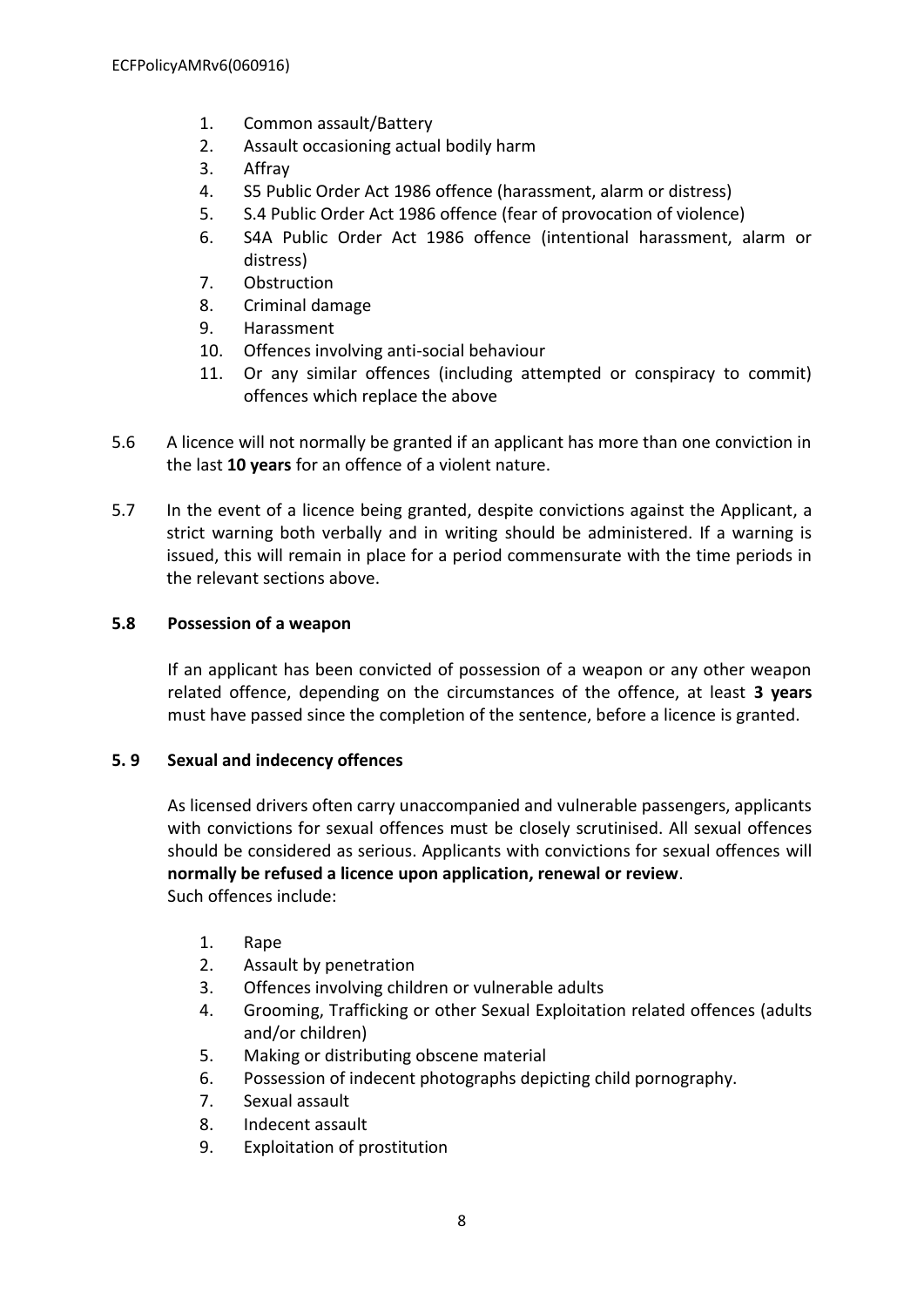- 10. Any similar offences (including attempted or conspiracy to commit) offences which replace the above
- 5.10 Unless there are exceptional circumstances a licence will **not normally** be granted where the applicant has a conviction for an offence, such as:
	- 1. Making indecent telephone calls
	- 2. Importuning
	- 3. Indecent exposure
	- 4. Soliciting (kerb crawling)
	- 5. Any similar offences (including attempted or conspiracy to commit) offences which replace the above.

an applicant should be free of conviction for at least **5 years** before a licence is granted (or at least **5 years** must have passed since the completion of the sentence, whichever is longer),

- 5.12 A licence will **not normally be granted** if an applicant has more than one conviction for an indecency offence.
- 5.13 In addition to the above the licensing authority will **not normally grant a licence** to any applicant who is currently on the Sex Offenders Register or any other similar register.

### **5.14 Dishonesty**

A licensed driver is expected to be trustworthy. In the course of their working duties drivers will deal with cash transactions and valuable property may be left in their vehicles. Drivers may well deal with customers who are vulnerable or intoxicated and potentially easily confused. For these reasons, a serious view is taken of any conviction involving dishonesty.

- 5.15 In general, a minimum period of **3 years** free of conviction or at least **3 years** have passed since the completion of sentence (whichever is longer) should be required before granting a licence. Offences involving dishonesty include:
	- 1. theft
	- 2. burglary
	- 3. fraud
	- 4. benefit fraud
	- 5. handling or receiving stolen goods
	- 6. forgery
	- 7. conspiracy to defraud
	- 8. obtaining money or property by deception
	- 9. other deception
	- 10. taking a vehicle without consent
	- 11. or any similar offences (including attempted or conspiracy to commit) offences which replace the above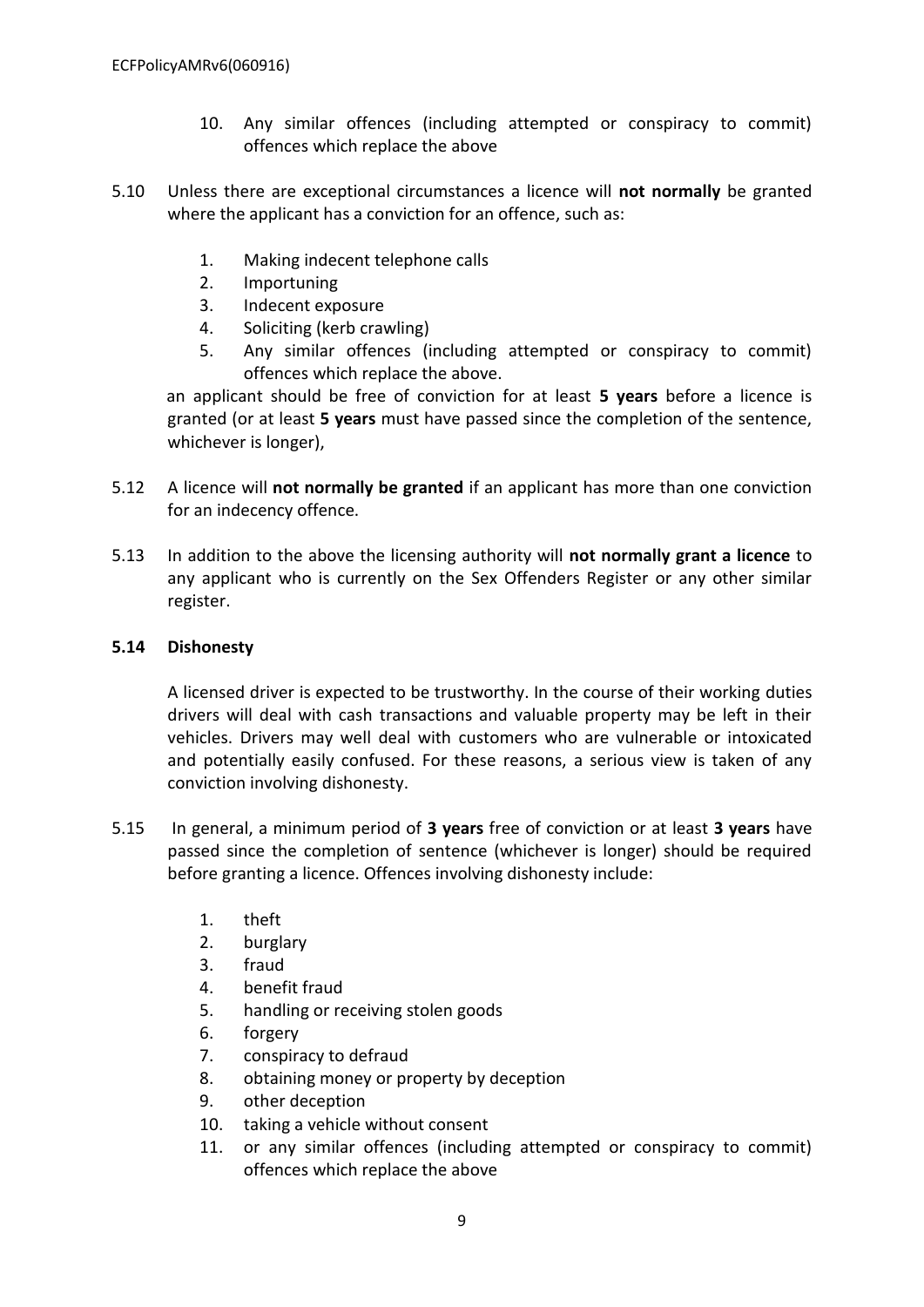5.16 Applicants or existing licence holders that are found to have intentionally misled the council, or lied as part of the application process, will not normally be issued with a licence.

### **5.17 Alcohol and Drugs**

An isolated conviction for drunkenness need not debar an applicant from gaining a licence. In some cases, a warning may be appropriate. However, a number of convictions for drunkenness, including drunk and disorderly or drunk and incapable, could indicate a medical problem necessitating critical examination and refusal of licence.

- 5.18 In addition, the applicant will normally be required to show a period of **10 years** has elapsed after completion of detoxification treatment if (s)he was an alcoholic.
- 5.19 A serious view is taken of any drug related offence. The nature and quantity of the drugs, whether for personal use or supply are issues which should be considered.
- 5.20 A licence will not normally be granted where the applicant has more than one conviction for offences related to the supply of drugs and has not been free of conviction for **10 years.**
- 5.21 A licence will not normally be granted where the applicant has more than one conviction for offences related to the possession of drugs and has not been free of conviction for **5 years**.
- 5.22 An application from an applicant who has an isolated conviction for an offence related to the possession of drugs within the last **3-5 years** may be granted a licence, but consideration should be given to the nature and quantity of the drugs.
- 5.23 If there is evidence of persistent drug use, misuse or dependency, a specialist examination (in accordance with the DVLA group two medical standards) may be required before the licence is granted. If the applicant was an addict then they would normally be required to show evidence of **5 years** free from drug taking after detoxification treatment before a licence is granted.

### **5.24 Driving offences involving the loss of life**

A very serious view is to be taken of any applicant who has been convicted of a driving offence that resulted in the loss of life. A licence will not normally be granted if the applicant has a conviction for:

- 1. Causing death by dangerous driving
- 2. Causing death by careless driving whilst under the influence of drink or drugs
- 3. Causing death by driving: unlicensed, disqualified or uninsured drivers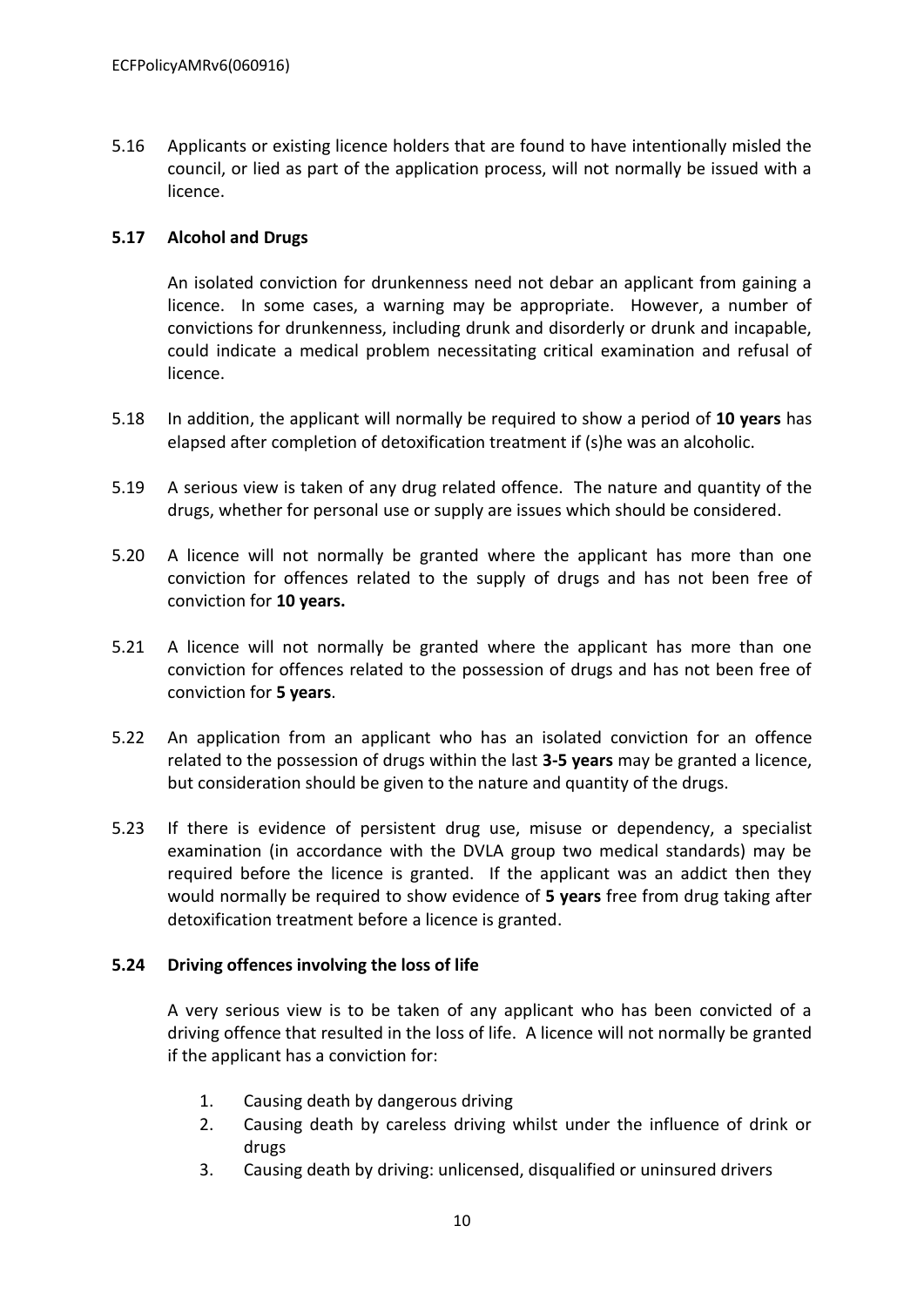- 4. Or any similar offences (including attempted or conspiracy to commit) offences which replace the above.
- 5.25 Before a licence is granted, an applicant should be free of conviction for **10 years** (or at least **10 years** must have passed since the completion of the sentence, whichever is longer) if the applicant has a conviction for:
	- 1. Causing death by careless driving
	- 2. Causing death by driving: unlicensed, disqualified or uninsured drivers.

### **5.26 Driving offences involving alcohol and/or drugs**

A serious view will be taken of convictions of driving, or attempting to drive, or being in charge of a vehicle while under the influence of drink or drugs. Where a disqualification has occurred as a result of a drug or drink-driving offence, at least **5 years** free of conviction should elapse after the restoration of the DVLA licence before an applicant is granted a licence.

5.27 More than one conviction for this type of offence or one such offence within the last **5 years** is likely to merit refusal.

In addition, applicants will normally be required to show a period of at least **5 years** has elapsed after completion of detoxification treatment if (s)he was an alcoholic or drug addict.

5.28 Appendix one sets out the traffic offences which may be considered to fall within this section.

#### **5.29 Major Traffic Offences**

Subject to the above paragraphs an isolated conviction for a major traffic offence, without disqualification, such as dangerous driving or driving without due care and attention will require careful consideration of the facts and will at the very least merit a warning as to future driving and advice on the standard expected of hackney carriage and private hire drivers. However, where the conviction is within **6 months** prior to the date of the application the application will normally be refused.

- 5.30 In cases of disqualification at least **3 years** free from conviction after the restoration of the DVLA licence should normally elapse before an applicant is granted a licence.
- 5.31 Where an applicant has been convicted of a major traffic offence which has not resulted in disqualification, careful consideration should be given to the circumstances surrounding the offence. An application for a licence will normally be refused where the offence occurred less than **2 years** prior to the application.
- 5.32 Where an existing licence holder is disqualified from driving as a result of a conviction for a major traffic offence, the licence will normally be revoked.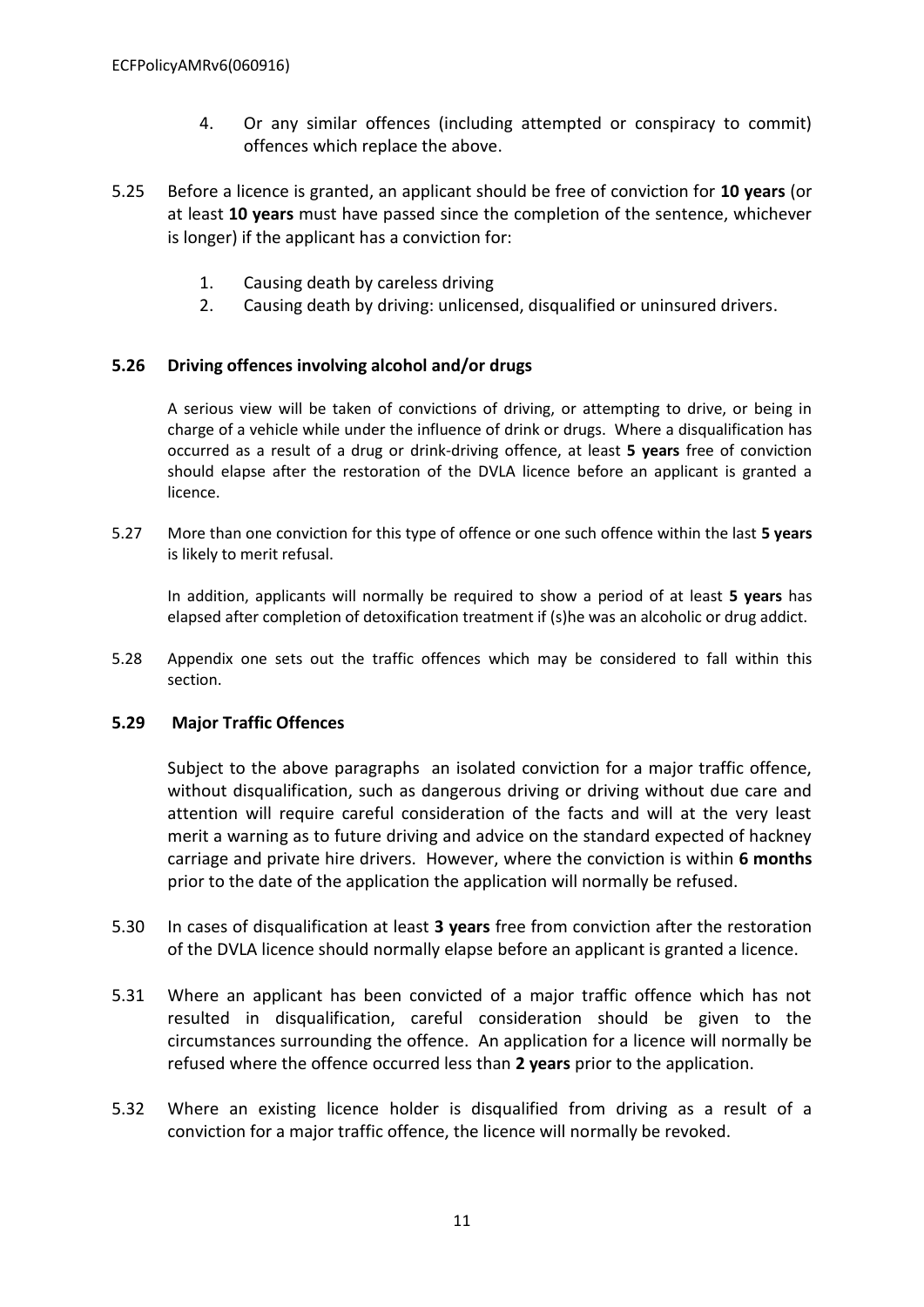- 5.33 Where an existing licence holder is convicted of a major traffic offence, but the licence-holder is not disqualified from driving, the licence should normally be revoked or not renewed and any subsequent application for a new licence will be determined in accordance with the guidance above.
- 5.34 Appendix one sets out the traffic offences which may be considered to fall within this section

### **5.35 Minor Traffic Offences**

Isolated convictions for minor traffic offences or minor traffic violations may not prevent a person from proceeding with an application. However, the number, type and frequency of this type of offence will be taken into account. If there are several minor traffic offences an application will normally granted unless there is clear evidence of a minimum 6 month period without offending.

- 5.36 An application with a points total **above 7** will merit further consideration. A licence will normally be refused where the applicant has **12 or more penalty points** on his DVLA licence for minor traffic offences but has not been disqualified from driving.
- 5.37 Where an offence has resulted in the applicant being disqualified from driving for a period of time this will normally be taken as reflecting seriously on the applicant's driving standard.
- 5.38 Generally, a period of **12 months** free from conviction must have elapsed from the restoration of the DVLA licence.
- 5.39 Where an existing licence holder is disqualified from driving the licence will normally be revoked by the Head of Service under delegated powers.
- 5.40 Appendix two sets out the traffic offences which may be considered to fall within this section

#### **5.41 Totting Up Disqualifications**

- 5.42 Where a number of traffic offences have resulted in a driver receiving **12 penalty** points or more on his/her licence the driver will be disqualified from driving unless the Court is satisfied that exceptional hardship would be suffered by an individual if disqualified. This is known as a "totting-up" disqualification. Where an applicant has a totting-up disqualification an application will usually be refused until a period of between **12 months and 2 years** has lapsed from the restoration of the DVLA licence depending on the seriousness of the offences which led to the totting up.
- 5.43 Where an existing licence holder is disqualified from driving as a result of a totting up, the licence will normally be revoked.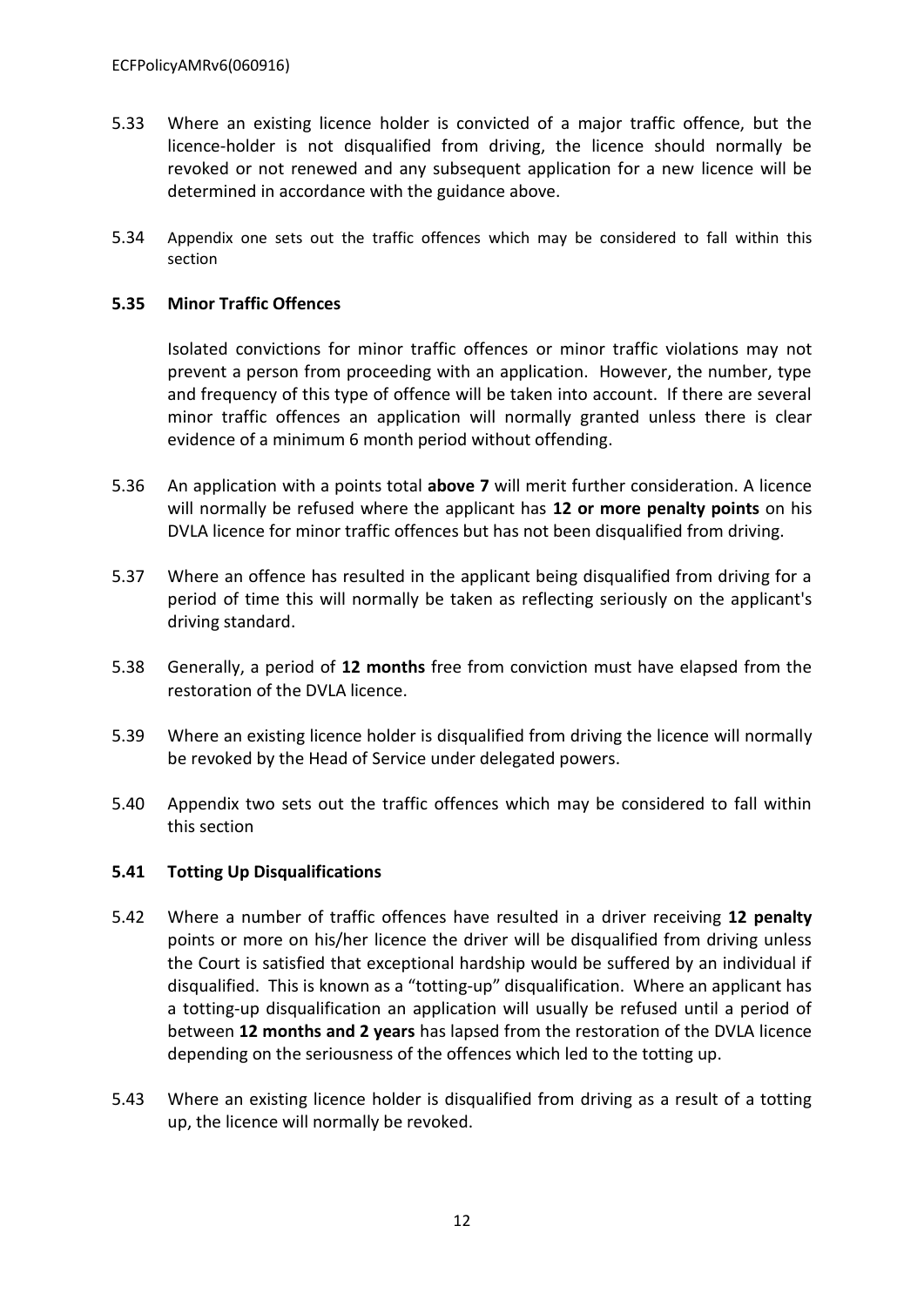### **5.44 Hybrid traffic offences**

Offences of the type listed in **Appendix 3** will be treated as **major** traffic offences if the court awarded **4** or more penalty points for the offence and as **minor** traffic offences if the court awarded **3** or less penalty points for the offence.

5.45 Any applicant who has committed an offence of plying for hire within 6 months of their application will normally be refused a licence. Any existing licence holder found to have committed this offence will be judged on the circumstances if the case, and at the least suspension of the licence should be considered. Where a driver is convicted on more than one occasion the licence may be revoked or not granted. Consideration will be taken if the offence of plying for hire was accompanied by the fact that at the time there was no insurance cover in place for the vehicle in line with 5.50 below. It will be up to the applicant to prove that there was valid insurance in place at the time of the offence.

### **5.46 Insurance Offences**

 A serious view will be taken of convictions of driving a vehicle without insurance. An isolated incident in the past will not necessarily stop a licence being granted provided the applicant has been free of conviction for **3 years**. However, strict warning should be given as to future behaviour. More than one of these offences would normally prevent a licence being granted or renewed. Isolated incidents associated with a licensing offence will not necessity prevent a licence being granted or renewed. Each case will be prevented on its merits.

5.47 At least **3 years** should elapse (after restoration of the DVLA driving licence), before a licence would normally be granted for a HC or PH drivers licence. An operator found guilty of aiding and abetting the driving passengers for hire and reward whilst without insurance will have his operator's licence revoked immediately and prevented from holding a licence for **3 years**.

#### **5.48 Breach of Traffic Regulation Order (TRO) ; pedestrianised areas or restricted area**

- 5.49 There is a significant issue in relation to drivers breaching TROs in Nottingham, especially in relation to driving over/parking up on pedestrianised areas and other restricted areas. This poses a safety risk to the public and demonstrates a disregard for the law and regulation. On this basis a robust approach is taken and any licensed driver found in breach of any TRO or found to be in a pedestranised or restricted area will normally be subject to the following minimum sanctions:
	- First breach 2 weeks suspension, minimum
	- Second Breach 4 weeks suspension, minimum
	- Third Breach revocation of Hackney Carriage/Private Hire Drivers licence on the grounds of no longer constituting a fit and proper person.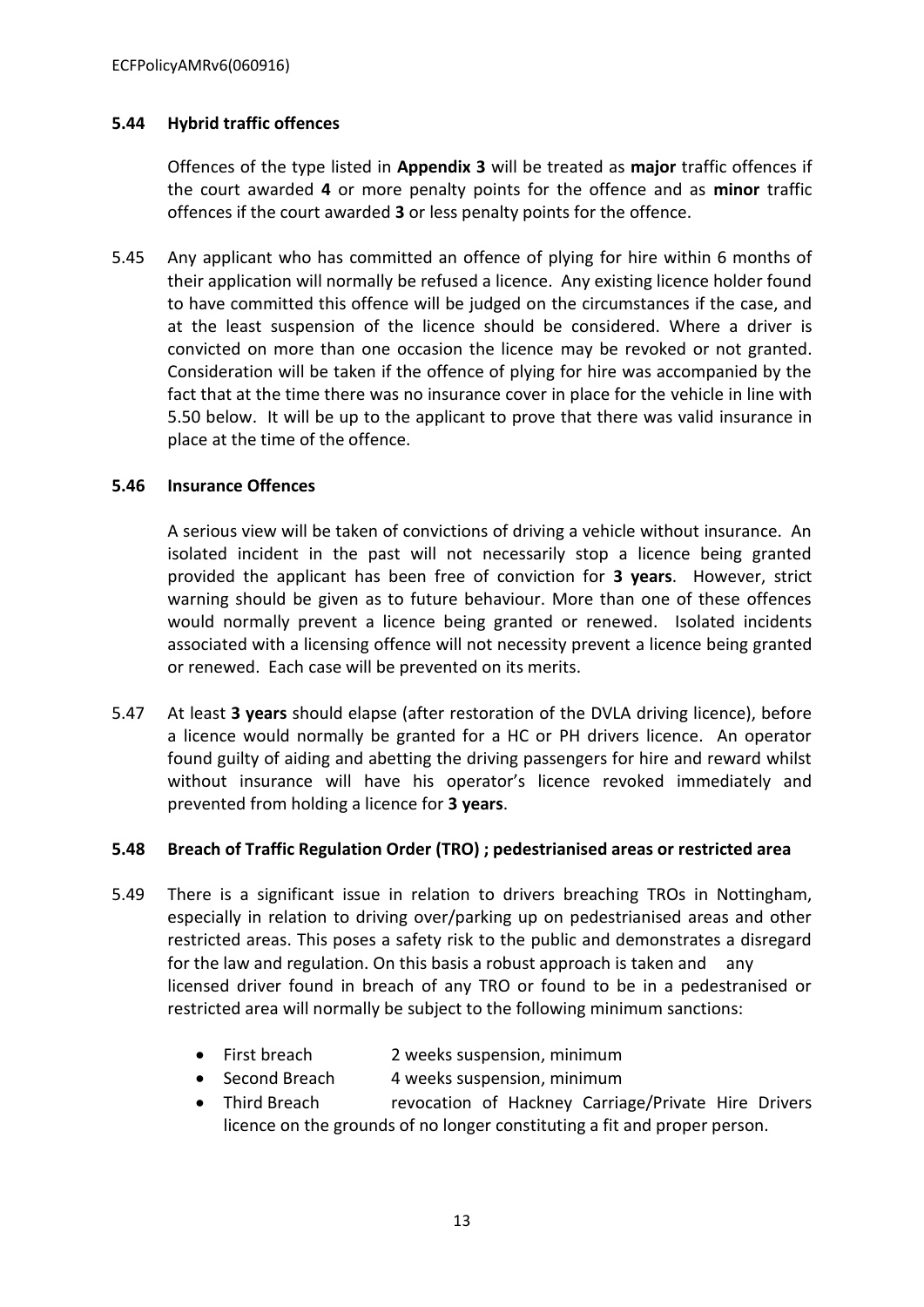- 5.50 Any driver to which one of the above sanctions is imposed will not normally have a subsequent application granted unless there is clear evidence of a minimum 12 month period without offending.
- 5.51 A map showing restricted areas is available from the Licensing Officer and can also be viewed on the Nottingham City Council website
- 5.52 Where a breach of TRO is reported to the Licensing Officer:
	- We will write to the driver with details of the breach and make a decision based on the evidence before us.
	- The driver will then be given an opportunity to request an interview to put their case forward. The onus will be on the driver to contact the officer within 7 days of our dated letter to arrange an interview.
	- Following the interview a decision will be made and the driver written to with the final outcome.
	- The driver will then have 21 days right to appeal to the Magistrates' Court.

### **5.53 The Driver Improvement Penalty Point Scheme**

The Council is considering the implementation of a Driver Improvement Penalty Point Scheme (DIPPS). If adopted, this will form an additional policy to this document designed to set the standards expected of drivers by Nottingham City Council. Failure to adhere to the DIPPS policy could also result in the review and/or suspension or revocation of a drivers licence.

### **6. GUIDELINES RELATING TO MEDICAL CONDITIONS**

#### 6.1 **Medical Checks**

- 6.2 In order to meet the "fit and proper" test Licence holders must also be physically and mentally fit to drive a hackney carriage or private hire vehicle. In determining this, the Licensing Authority will have regard to a medical report and may also consider any relevant medical evidence from a qualified medical practitioner.
- 6.3 The Council requires applicants to pass a Group 2 medical standard examination as set by the Driver and Vehicle Licensing Authority (DVLA) . This examination is undertaken on initial application and when licence holder reaches 45 years, 50 years, 55 years, 60 years, 65 years and then annually thereafter. Applicants who fail the examination will normally be refused a licence until the medical examination is passed. Where an existing licence holder develops a medical condition which means they will not meet the Group 2 medical standard, the licence will normally be revoked or refused.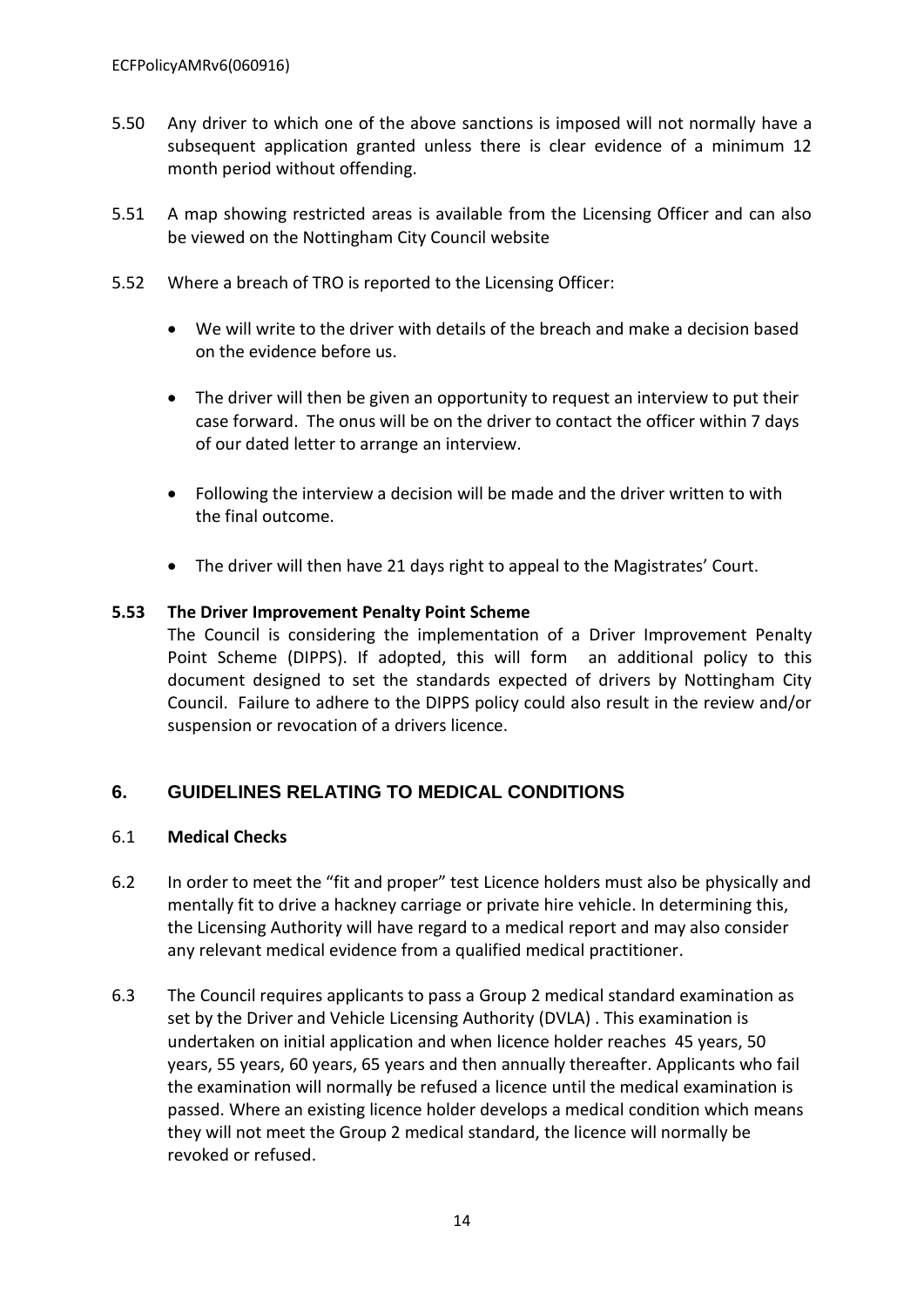ECFPolicyAMRv6(060916)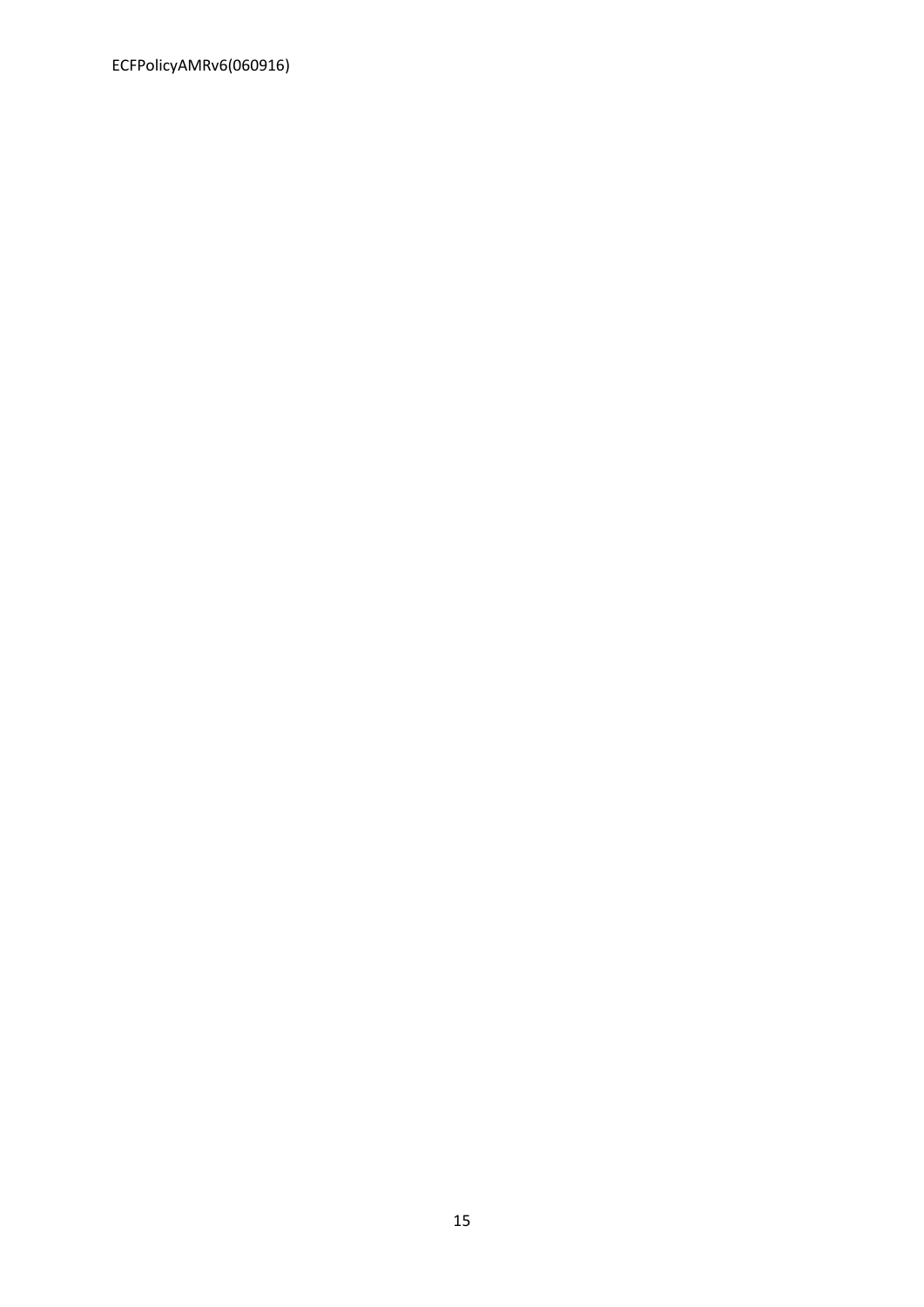#### **Appendix One**

# **MAJOR TRAFFIC OFFENCES**

- AC10 Failing to stop after an accident
- AC20 Failing to give particulars or to report an accident within 24 hours
- AC30 Undefined accident offences
- BA10 Driving while disqualified by order of court
- BA30 Attempting to drive while disqualified by order of court
- BA40 Causing death by driving while disqualified
- BA60 Causing serious injury by driving while disqualified
- CD10 Driving without due care and attention
- CD20 Driving without reasonable consideration for other road users
- CD30 Driving without due care and attention or without reasonable consideration for other road users
- CD40 Causing death through careless driving when unfit through drink **\***
- CD50 Causing death by careless driving when unfit through drugs **\***
- CD60 Causing death by careless driving with alcohol level above the limit **\***
- CD70 Causing death by careless driving then failing to supply a specimen for analysis **\***
- CD80 Causing death by careless or inconsiderate driving \*
- CD90 Causing Death by driving: unlicensed, disqualified or uninsured drivers **\***
- DD40 Dangerous driving
- DD60 Manslaughter or culpable homicide while driving a vehicle **\***
- DD80 Causing death by dangerous driving \*
- DD90 Furious driving
- DG60 Causing death by careless driving with drug level above the limit\*

### **The above offences marked \* are dealt with in the section entitled driving offences involving the loss life**

- DR10 Driving or attempting to drive with alcohol level above limit **+**
- DR20 Driving or attempting to drive while unfit through drink **+**
- DR31 Driving or attempting to drive then refusing to give permission for analysis of a blood sample that was taken without consent due to incapacity
- DR40 In charge of a vehicle while alcohol level above limit **+**
- DR50 In charge of a vehicle while unfit through drink **+**
- DR60 Failure to provide a specimen for analysis in circumstances other than driving or attempting to drive
- DR61 Failure to provide a specimen for analysis in circumstances other than driving or attempting to drive **+**
- DR70 Failing to provide specimen for breath test **+**
- DR80 Driving or attempting to drive when unfit through drugs **+**
- DR90 In charge of a vehicle when unfit through drugs **+**
- DG10 Driving or attempting to drive with drug level above the specified limit
- DG40 In charge of a vehicle while drug level above the specified limit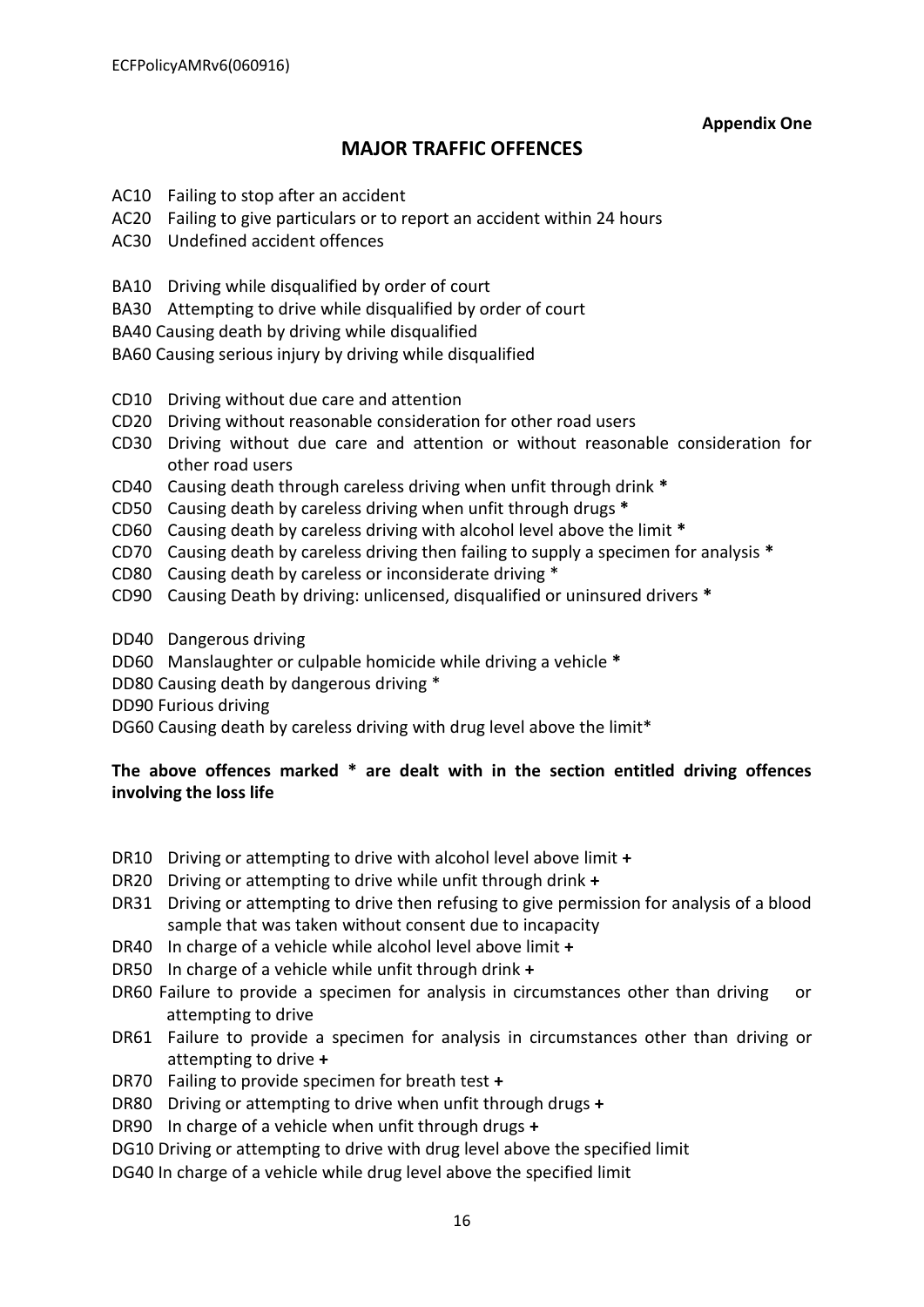### **The above offences marked + are dealt with in the section entitled alcohol and drugs**

- IN10 Using a vehicle uninsured against third party risks
- LC20 Driving otherwise than in accordance with a licence
- LC30 Driving after making a false declaration about fitness when applying for a licence
- LC40 Driving a vehicle having failed to notify a disability
- LC50 Driving after a licence has been revoked or refused on medical grounds
- MS50 Motor racing on the highway
- UT50 Aggravated taking of a vehicle
- TT99 signifies a disqualification under the totting up procedure 12 or more points within three years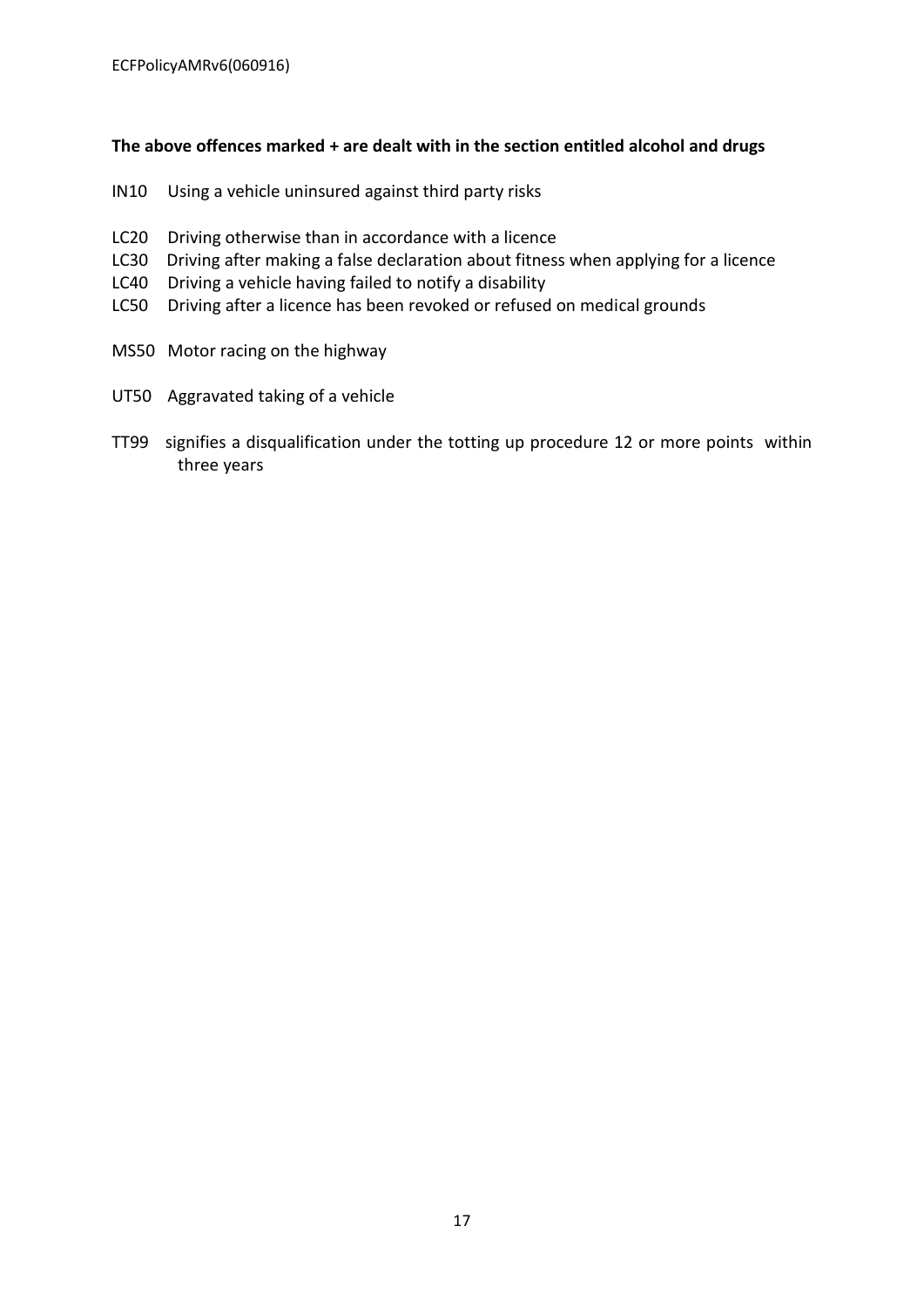# **MINOR TRAFFIC OFFENCES**

- CU10 Using vehicle with defective brakes
- CU20 Causing or likely to cause danger by reason of use of unsuitable vehicle or using a vehicle with parts or accessories (excluding brakes, steering or tyres) in a dangerous condition
- CU30 Using a vehicle with defective tyre(s)
- CU40 Using a vehicle with defective steering
- CU50 Causing or likely to cause danger by reason of load or passengers
- CU80 Using a mobile phone while driving a vehicle
- MS10 Leaving a vehicle in a dangerous position
- MS20 Unlawful pillion riding
- MS30 Play street Offences
- MS40 Driving with uncorrected defective eyesight or refusing to submit to a test
- MS60 Offences not covered by other codes
- MS70 Driving with uncorrected defective eyesight
- MS80 Refusing to submit to an eyesight test
- MS90 Failure to give information as to the identity of driver etc.

MW10 Contravention of Special Road Regulations (excluding speed limits)

- PC10 Undefined contravention of Pedestrian Crossing Regulations
- PC20 Contravention of Pedestrian Crossing Regulations with moving vehicle
- PC30 Contravention of Pedestrian Crossing Regulations with stationary vehicle
- SPl0 Exceeding goods vehicle speed limit
- SP20 Exceeding speed limit for type of vehicle (excluding goods or passenger vehicles)
- SP30 Exceeding statutory speed limit on a public road
- SP40 Exceeding passenger vehicle speed limit
- SP50 Exceeding speed limit on a motorway
- SP60 Undefined speed limit offence
- TS10 Failing to comply with traffic light signals
- TS20 Failing to comply with double white lines
- TS30 Failing to comply with a "Stop" sign
- TS40 Failing to comply with direction of a constable/ warden
- TS50 Failing to comply with traffic sign (excluding "Stop" sign, traffic lights or double white lines)
- TS60 Failing to comply with school crossing patrol sign
- TS70 Undefined failure to comply with a traffic direction sign